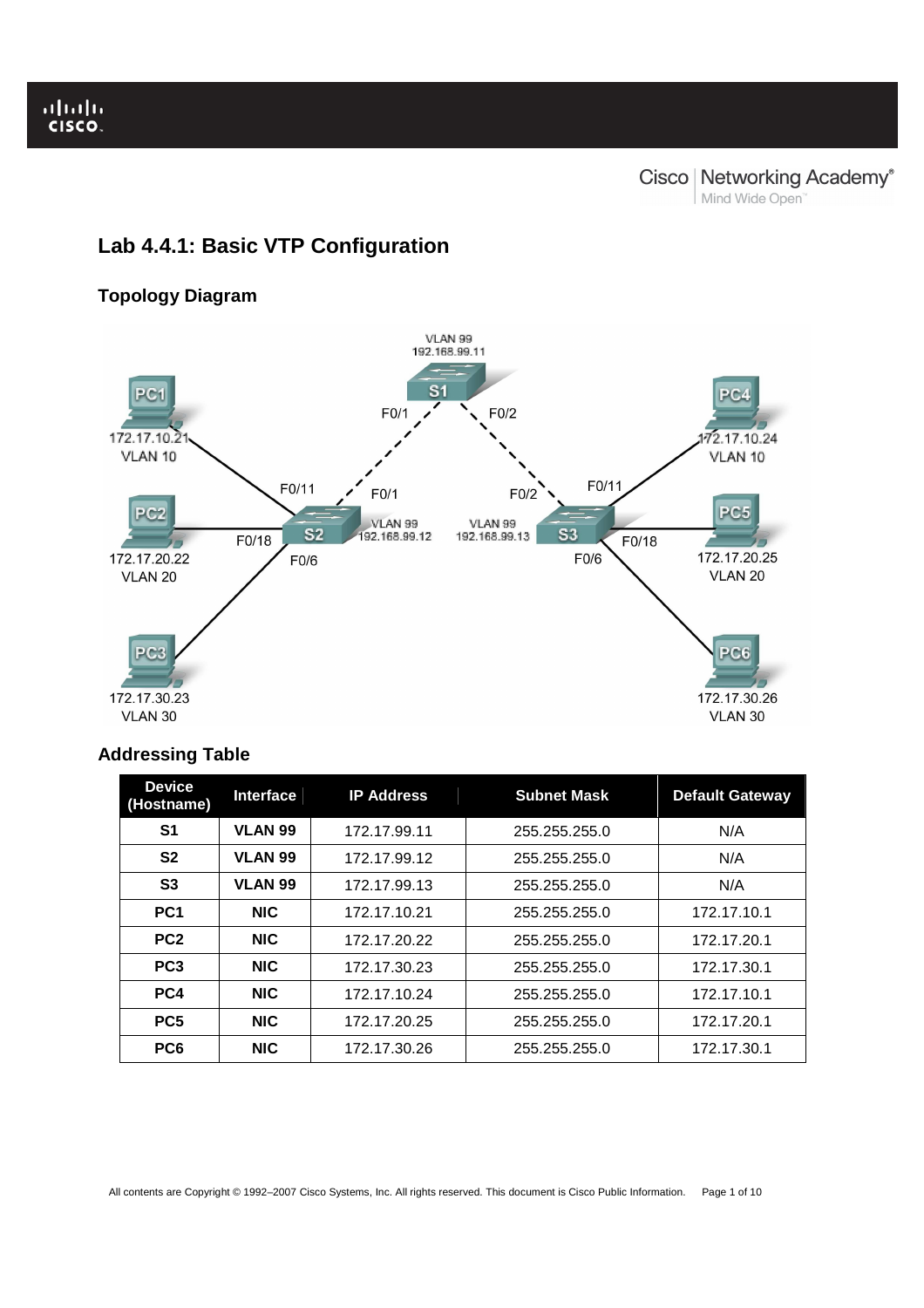# **Port Assignments (Switches 2 and 3)**

| <b>Ports</b>    | <b>Assignment</b>             | <b>Network</b>  |  |  |
|-----------------|-------------------------------|-----------------|--|--|
| $Fa0/1 - 0/5$   | 802.1 Trunks (Native VLAN 99) | 172.17.99.0 /24 |  |  |
| $Fa0/6 - 0/10$  | VLAN 30 - Guest (Default)     | 172.17.30.0/24  |  |  |
| $Fa0/11 - 0/17$ | VLAN 10 - Faculty/Staff       | 172.17.10.0 /24 |  |  |
| $Fa0/18-0/24$   | VLAN 20 - Students            | 172.17.20.0/24  |  |  |

# **Learning Objectives**

Upon completion of this lab, you will be able to:

- Cable a network according to the topology diagram
- Erase the startup configuration and reload a switch to the default state
- Perform basic configuration tasks on a switch
- Configure VLAN Trunking Protocol (VTP) on all switches
- Enable trunking on inter-switch connections
- Verify trunk configuration
- Modify VTP modes and observe the impact
- Create VLANs on the VTP server, and distribute this VLAN information to switches in the network
- Explain the differences in operation between VTP transparent mode, server mode, and client mode
- Assign switch ports to the VLANs
- Save the VLAN configuration
- Enable VTP pruning on the network
- Explain how pruning reduces unnecessary broadcast traffic on the LAN

# **Task 1: Prepare the Network**

# **Step 1: Cable a network that is similar to the one in the topology diagram.**

You can use any current switch in your lab as long as it has the required interfaces shown in the topology. The output shown in this lab is based on 2960 switches. Other switch types may produce different output. If you are using older switches, then some commands may be different or unavailable.

You will notice in the Addressing Table that the PCs have been configured with a default gateway IP address. This would be the IP address of the local router which is not included in this lab scenario. The default gateway, the router would be needed for PCs in different VLANS to be able to communicate. This is discussed in a later chapter.

Set up console connections to all three switches.

# **Step 2: Clear any existing configurations on the switches.**

If necessary, refer to Lab 2.5.1, Appendix 1, for the procedure to clear switch configurations and VLANs. Use the **show vlan** command to confirm that only default VLANs exist and that all ports are assigned to VLAN<sub>1</sub>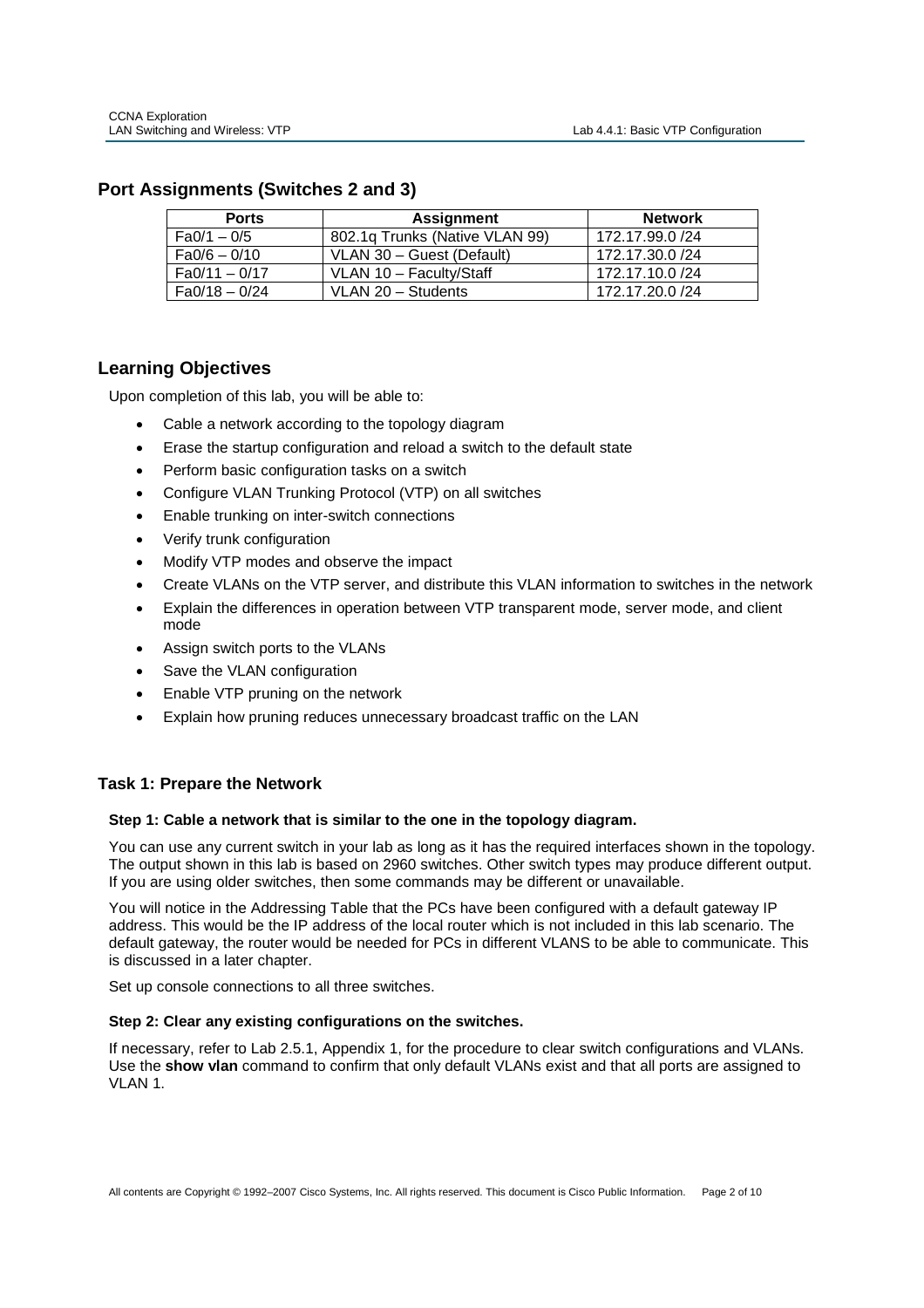#### S1#**show vlan**

Ī

| VLAN Name    |                                                                                            | Status                               | Ports                                                                                                                                                                                                                                                                    |
|--------------|--------------------------------------------------------------------------------------------|--------------------------------------|--------------------------------------------------------------------------------------------------------------------------------------------------------------------------------------------------------------------------------------------------------------------------|
| $\mathbf{1}$ | default                                                                                    | active                               | $Fa0/1$ , $Fa0/2$ , $Fa0/3$ , $Fa0/4$<br>Fa0/5, Fa0/6, Fa0/7, Fa0/8<br>$Fa0/9$ , $Fa0/10$ , $Fa0/11$ , $Fa0/12$<br>$Fa0/13$ , $Fa0/14$ , $Fa0/15$ , $Fa0/16$<br>$Fa0/17$ , $Fa0/18$ , $Fa0/19$ , $Fa0/20$<br>$Fa0/21$ , $Fa0/22$ , $Fa0/23$ , $Fa0/24$<br>Giq1/1, Giq1/2 |
|              | 1002 fddi-default<br>1003 token-ring-default<br>1004 fddinet-default<br>1005 trnet-default | active<br>active<br>active<br>active |                                                                                                                                                                                                                                                                          |

#### **Step 3: Disable all ports by using the shutdown command.**

S1(config)#**interface range fa0/1-24** S1(config-if-range)#**shutdown** S1(config-if-range)#**interface range gi0/1-2**  S1(config-if-range)#**shutdown**

S2(config)#**interface range fa0/1-24** S2(config-if-range)#**shutdown** S2(config-if-range)#**interface range gi0/1-2** S2(config-if-range)#**shutdown** 

```
S3(config)#interface range fa0/1-24
S3(config-if-range)#shutdown
S3(config-if-range)#interface range gi0/1-2
S3(config-if-range)#shutdown
```
### **Step 4: Re-enable the user ports on S2 and S3.**

Configure the user ports in access mode. Refer to the topology diagram to determine which ports are connected to end-user devices.

```
S2(config)#interface fa0/6
S2(config-if)#switchport mode access
S2(config-if)#no shutdown
S2(config-if)#interface fa0/11
S2(config-if)#switchport mode access
S2(config-if)#no shutdown
S2(config-if)#interface fa0/18
S2(config-if)#switchport mode access
S2(config-if)#no shutdown
S3(config)#interface fa0/6
S3(config-if)#switchport mode access
S3(config-if)#no shutdown
S3(config-if)#interface fa0/11
S3(config-if)#switchport mode access
S3(config-if)#no shutdown
S3(config-if)#interface fa0/18
S3(config-if)#switchport mode access
S3(config-if)#no shutdown
```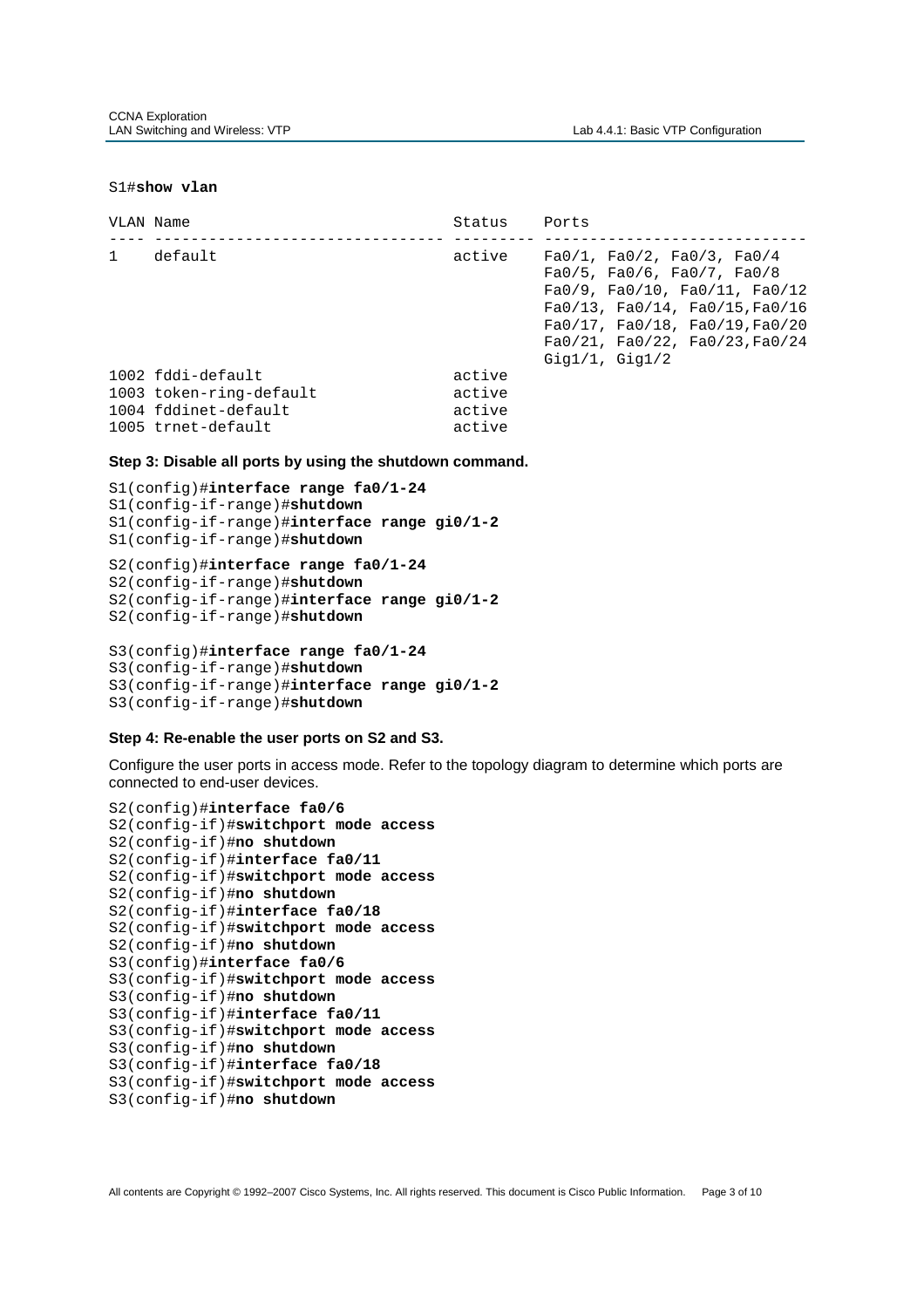# **Task 2: Perform Basic Switch Configurations**

Configure the S1, S2, and S3 switches according to the following guidelines and save all your configurations:

- Configure the switch hostname as indicated on the topology.
- Disable DNS lookup.
- Configure an EXEC mode password of **class**.
- Configure a password of **cisco** for console connections.
- Configure a password of **cisco** for vty connections.

(Output for S1 shown)

```
Switch>enable
Switch#configure terminal
Enter configuration commands, one per line. End with CNTL/Z. 
Switch(config)#hostname S1
S1(config)#enable secret class
S1(config)#no ip domain-lookup 
S1(config)#line console 0
S1(config-line)#password cisco
S1(config-line)#login
S1(config-line)#line vty 0 15
S1(config-line)#password cisco
S1(config-line)#login
S1(config-line)#end
%SYS-5-CONFIG_I: Configured from console by console
S1#copy running-config startup-config 
Destination filename [startup-config]? 
Building configuration... 
[OK]
```
# **Task 3: Configure the Ethernet Interfaces on the Host PCs**

Configure the Ethernet interfaces of PC1, PC2, PC3, PC4, PC5, and PC6 with the IP addresses and default gateways indicated in the addressing table at the beginning of the lab.

Verify that PC1 can ping PC4, PC2 can ping PC5, and that PC3 can ping PC6.

# **Task 4: Configure VTP on the Switches**

VTP allows the network administrator to control the instances of VLANs on the network by creating VTP domains. Within each VTP domain, one or more switches are configured as VTP servers. VLANs are then created on the VTP server and pushed to the other switches in the domain. Common VTP configuration tasks are setting the operating mode, domain, and password. In this lab, you will be using S1 as the VTP server, with S2 and S3 configured as VTP clients or in VTP transparent mode.

# **Step 1: Check the current VTP settings on the three switches.**

S1#**show vtp status**

| VTP Version                          | $\cdot$ 2 |
|--------------------------------------|-----------|
| Configuration Revision               | $\cdot$ 0 |
| Maximum VLANs supported locally: 255 |           |
| Number of existing VLANs             | : 5       |
| VTP Operating Mode                   | : Server  |
|                                      |           |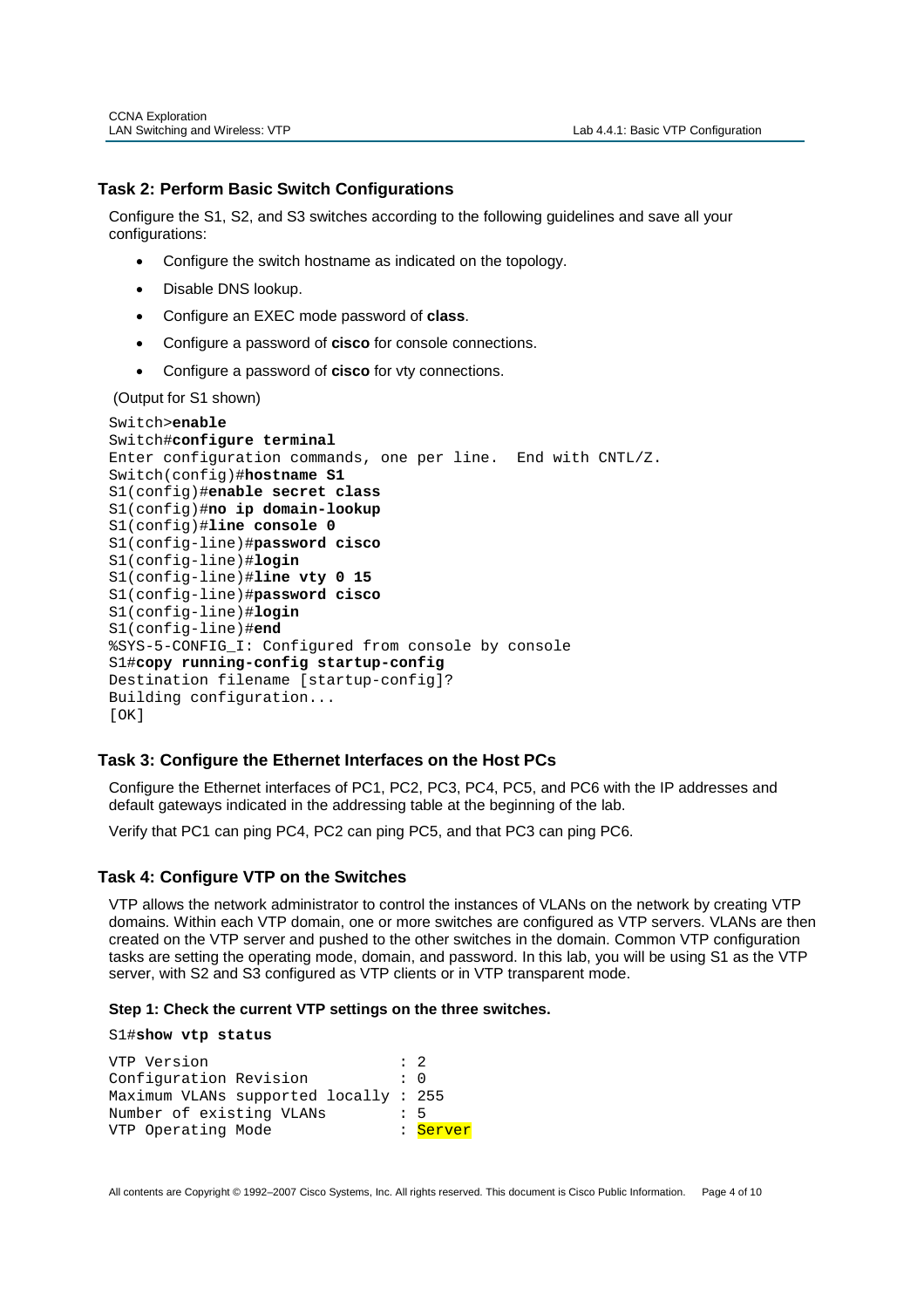VTP Domain Name : VTP Pruning Mode : Disabled VTP V2 Mode : Disabled VTP Traps Generation : Disabled MD5 digest : 0x57 0xCD 0x40 0x65 0x63 0x59 0x47 0xBD Configuration last modified by 0.0.0.0 at 0-0-00 00:00:00 Local updater ID is 0.0.0.0 (no valid interface found)

#### S2#**show vtp status**

VTP Version : 2 Configuration Revision : 0 Maximum VLANs supported locally : 255 Number of existing VLANs : 5 VTP Operating Mode : Server VTP Domain Name<br>
VTP Pruning Mode<br>
: Disabled<br>
: Disabled VTP Pruning Mode : Disabled VTP V2 Mode vTP Traps Generation : Disabled MD5 digest : 0x57 0xCD 0x40 0x65 0x63 0x59 0x47 0xBD Configuration last modified by 0.0.0.0 at 0-0-00 00:00:00 Local updater ID is 0.0.0.0 (no valid interface found)

#### S3#**show vtp status**

| VTP Version                                                     |            | $\colon$ 2                                |
|-----------------------------------------------------------------|------------|-------------------------------------------|
| Configuration Revision                                          | $\colon 0$ |                                           |
| Maximum VLANs supported locally: 255                            |            |                                           |
| Number of existing VLANs                                        |            | $5^{\circ}$                               |
| VTP Operating Mode                                              |            | : Server                                  |
| VTP Domain Name                                                 |            |                                           |
| VTP Pruning Mode                                                |            | : Disabled                                |
| VTP V2 Mode                                                     |            | : Disabled                                |
| VTP Traps Generation                                            |            | : Disabled                                |
| MD5 digest                                                      |            | : 0x57 0xCD 0x40 0x65 0x63 0x59 0x47 0xBD |
| Configuration last modified by $0.0.0.0$ at $0-0-00$ $00:00:00$ |            |                                           |

Note that all three switches are in server mode. Server mode is the default VTP mode for most Catalyst switches.

### **Step 2: Configure the operating mode, domain name, and VTP password on all three switches.**

Set the VTP domain name to **Lab4** and the VTP password to **cisco** on all three switches**.** Configure S1 in server mode, S2 in client mode, and S3 in transparent mode.

S1(config)#**vtp mode server** Device mode already VTP SERVER. S1(config)#**vtp domain Lab4** Changing VTP domain name from NULL to Lab4 S1(config)#**vtp password cisco** Setting device VLAN database password to cisco S1(config)#**end**

S2(config)#**vtp mode client** Setting device to VTP CLIENT mode S2(config)#**vtp domain Lab4** Changing VTP domain name from NULL to Lab4 S2(config)#**vtp password cisco**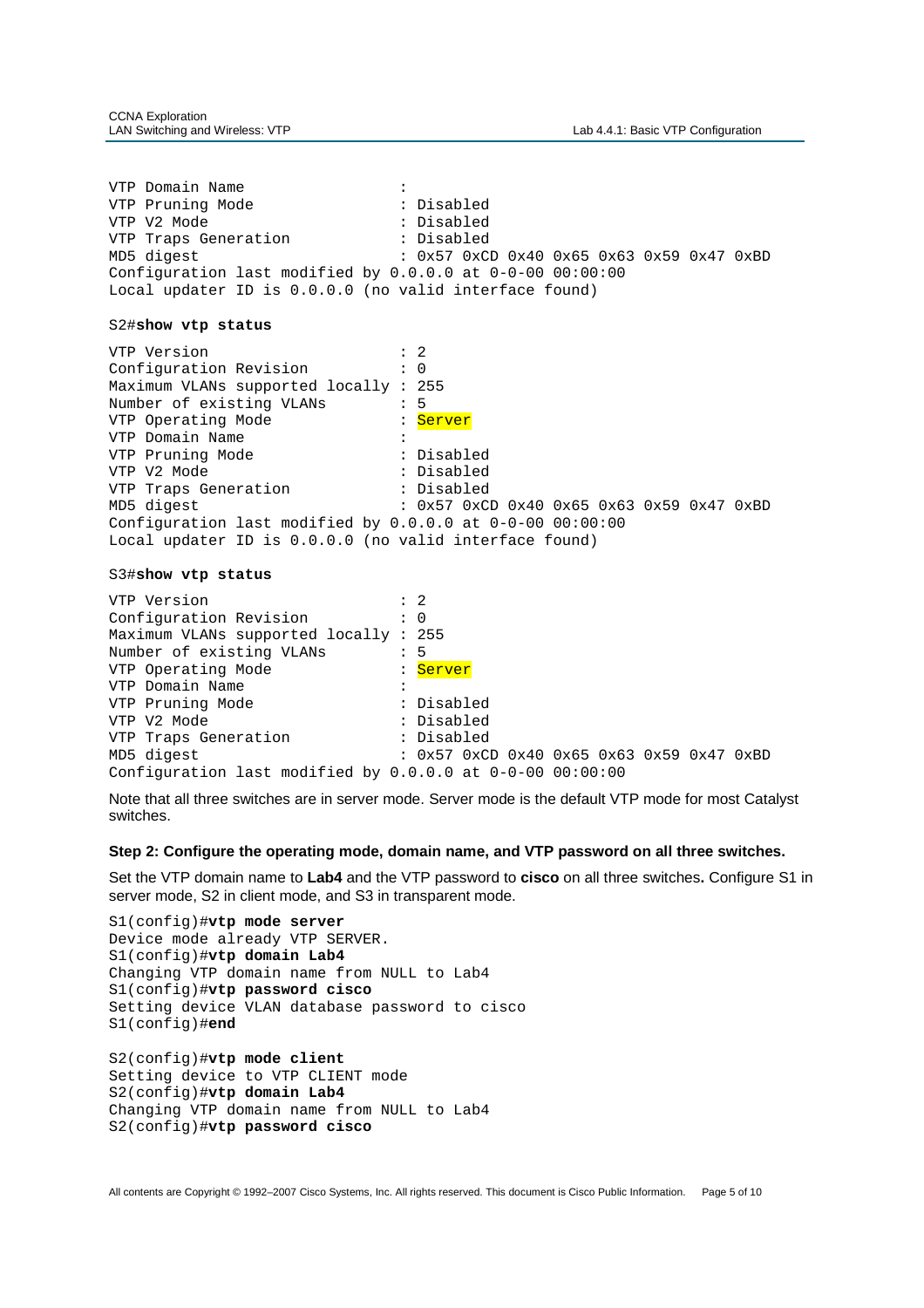Setting device VLAN database password to cisco S2(config)#**end**

S3(config)#**vtp mode transparent** Setting device to VTP TRANSPARENT mode. S3(config)#**vtp domain Lab4** Changing VTP domain name from NULL to Lab4 S3(config)#**vtp password cisco** Setting device VLAN database password to cisco S3(config)#**end**

Note: The VTP domain name can be learned by a client switch from a server switch, but only if the client switch domain is in the null state. It does not learn a new name if one has been previously set. For that reason, it is good practice to manually configure the domain name on all switches to ensure that the domain name is configured correctly. Switches in different VTP domains do not exchange VLAN information.

# **Step 3: Configure trunking and the native VLAN for the trunking ports on all three switches.**

Use the **interface range** command in global configuration mode to simplify this task.

```
S1(config)#interface range fa0/1-5 
S1(config-if-range)#switchport mode trunk
S1(config-if-range)#switchport trunk native vlan 99
S1(config-if-range)#no shutdown
S1(config-if-range)#end
S2(config)# interface range fa0/1-5 
S2(config-if-range)#switchport mode trunk 
S2(config-if-range)#switchport trunk native vlan 99
S2(config-if-range)#no shutdown
S2(config-if-range)#end
S3(config)# interface range fa0/1-5 
S3(config-if-range)#switchport mode trunk 
S3(config-if-range)#switchport trunk native vlan 99
S3(config-if-range)#no shutdown
S3(config-if-range)#end
```
### **Step 4: Configure port security on the S2 and S3 access layer switches.**

Configure ports fa0/6, fa0/11, and fa0/18 so that they allow only a single host and learn the MAC address of the host dynamically.

```
S2(config)#interface fa0/6
S2(config-if)#switchport port-security 
S2(config-if)#switchport port-security maximum 1
S2(config-if)#switchport port-security mac-address sticky 
S2(config-if)#interface fa0/11 
S2(config-if)#switchport port-security 
S2(config-if)#switchport port-security maximum 1
S2(config-if)#switchport port-security mac-address sticky 
S2(config-if)#interface fa0/18 
S2(config-if)#switchport port-security 
S2(config-if)#switchport port-security maximum 1
S2(config-if)#switchport port-security mac-address sticky 
S2(config-if)#end
```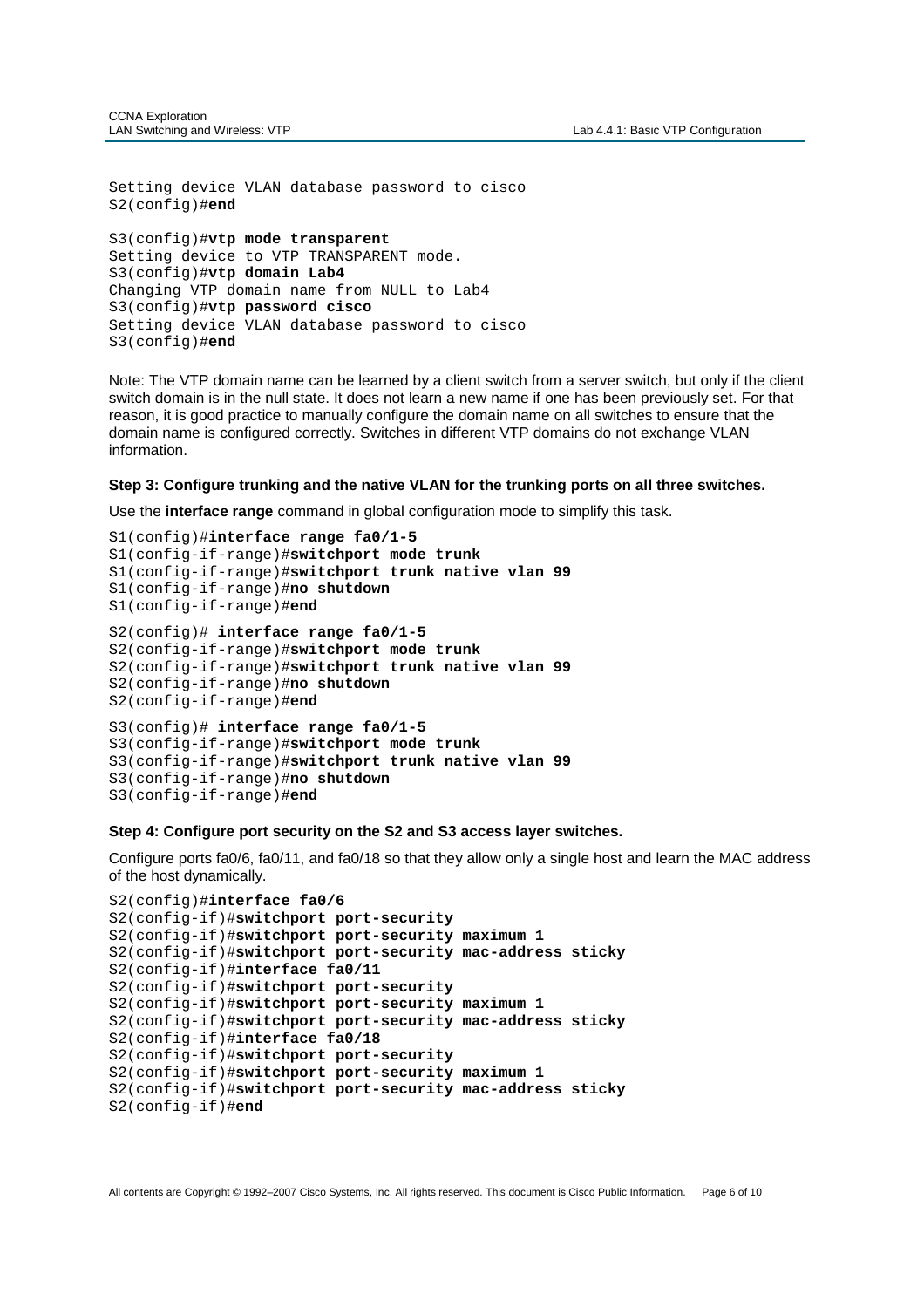```
S3(config)#interface fa0/6
S3(config-if)#switchport port-security 
S3(config-if)#switchport port-security maximum 1
S3(config-if)#switchport port-security mac-address sticky 
S3(config-if)#interface fa0/11 
S3(config-if)#switchport port-security 
S3(config-if)#switchport port-security maximum 1
S3(config-if)#switchport port-security mac-address sticky 
S3(config-if)#interface fa0/18 
S3(config-if)#switchport port-security 
S3(config-if)#switchport port-security maximum 1
S3(config-if)#switchport port-security mac-address sticky 
S3(config-if)#end
```
# **Step 5: Configure VLANs on the VTP server.**

There are four additional VLANS required in this lab:

- VLAN 99 (management)
- VLAN 10 (faculty/staff)
- VLAN 20 (students)
- VLAN 30 (guest)

Configure these on the VTP server.

```
S1(config)#vlan 99
S1(config-vlan)#name management
S1(config-vlan)#exit
S1(config)#vlan 10
S1(config-vlan)#name faculty/staff
S1(config-vlan)#exit
S1(config)#vlan 20 
S1(config-vlan)#name students
S1(config-vlan)#exit
S1(config)#vlan 30
S1(config-vlan)#name guest
S1(config-vlan)#exit
```
Verify that the VLANs have been created on S1 with the **show vlan brief** command.

# **Step 6: Check if the VLANs created on S1 have been distributed to S2 and S3.**

Use the **show vlan brief** command on S2 and S3 to determine if the VTP server has pushed its VLAN configuration to all the switches.

```
S2#show vlan brief
```

| active<br>default<br>Fa0/1, Fa0/2, Fa0/4, Fa0/5<br>$Fa0/6$ , $Fa0/7$ , $Fa0/8$ , $Fa0/9$<br>Gi0/2 | VLAN Name | Status | Ports                                                                                                                                                                           |
|---------------------------------------------------------------------------------------------------|-----------|--------|---------------------------------------------------------------------------------------------------------------------------------------------------------------------------------|
|                                                                                                   |           |        | $Fa0/10$ , $Fa0/11$ , $Fa0/12$ , $Fa0/13$<br>$Fa0/14$ , $Fa0/15$ , $Fa0/16$ , $Fa0/17$<br>$Fa0/18$ , $Fa0/19$ , $Fa0/20$ , $Fa0/21$<br>$Fa0/22$ , $Fa0/23$ , $Fa0/24$ , $Gi0/1$ |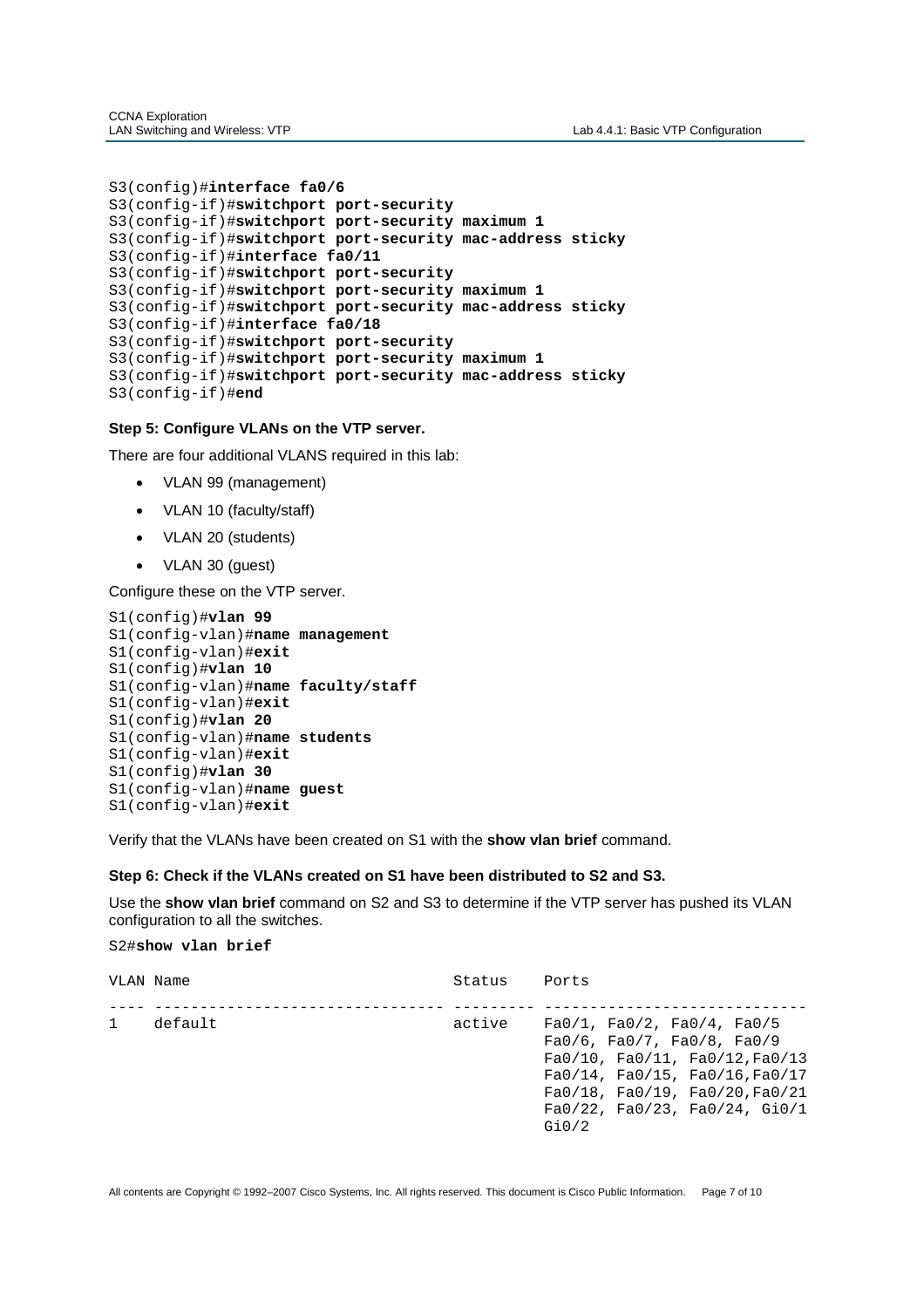| 10        | faculty/staff | active |
|-----------|---------------|--------|
| <b>20</b> | students      | active |
| 30        | quest         | active |
| 99        | management    | active |

#### S3#**show vlan brief**

| VLAN Name    |                                                                                            | Status                                           | Ports                                                                                                                                                                                                                                                           |
|--------------|--------------------------------------------------------------------------------------------|--------------------------------------------------|-----------------------------------------------------------------------------------------------------------------------------------------------------------------------------------------------------------------------------------------------------------------|
| $\mathbf{1}$ | default                                                                                    | active                                           | Fa0/1, Fa0/2, Fa0/4, Fa0/5<br>$Fa0/6$ , $Fa0/7$ , $Fa0/8$ , $Fa0/9$<br>$Fa0/10$ , $Fa0/11$ , $Fa0/12$ , $Fa0/13$<br>$Fa0/14$ , $Fa0/15$ , $Fa0/16$ , $Fa0/17$<br>$Fa0/18$ , $Fa0/19$ , $Fa0/20$ , $Fa0/21$<br>$Fa0/22$ , $Fa0/23$ , $Fa0/24$ , $Gi0/1$<br>Gi0/2 |
|              | 1002 fddi-default<br>1003 token-ring-default<br>1004 fddinet-default<br>1005 trnet-default | act/unsup<br>act/unsup<br>act/unsup<br>act/unsup |                                                                                                                                                                                                                                                                 |

\_\_\_\_\_\_\_\_\_\_\_\_\_\_\_\_\_\_\_\_\_\_\_\_\_\_\_\_\_\_\_\_\_\_\_\_\_\_\_\_\_\_\_\_\_\_\_\_\_\_\_\_\_\_\_\_\_\_\_\_\_\_\_\_\_\_\_\_\_\_\_\_\_\_\_\_\_\_\_\_\_\_\_\_ \_\_\_\_\_\_\_\_\_\_\_\_\_\_\_\_\_\_\_\_\_\_\_\_\_\_\_\_\_\_\_\_\_\_\_\_\_\_\_\_\_\_\_\_\_\_\_\_\_\_\_\_\_\_\_\_\_\_\_\_\_\_\_\_\_\_\_\_\_\_\_\_\_\_\_\_\_\_\_\_\_\_\_\_

\_\_\_\_\_\_\_\_\_\_\_\_\_\_\_\_\_\_\_\_\_\_\_\_\_\_\_\_\_\_\_\_\_\_\_\_\_\_\_\_\_\_\_\_\_\_\_\_\_\_\_\_\_\_\_\_\_\_\_\_\_\_\_\_\_\_\_\_\_\_\_\_\_\_\_\_\_\_\_\_\_\_\_\_

Are the same VLANs configured on all switches? \_\_\_\_\_\_\_\_\_\_\_\_\_\_\_\_\_\_\_\_\_\_\_\_\_\_\_\_\_\_\_\_\_

Explain why S2 and S3 have different VLAN configurations at this point.

# **Step 7: Create a new VLAN on switch 2 and 3.**

S2(config)#**vlan 88** %VTP VLAN configuration not allowed when device is in CLIENT mode.

S3(config)#**vlan 88** S3(config-vlan)#**name test** S3(config-vlan)#

Why are you prevented from creating a new VLAN on S2 but not S3?

### Delete VLAN 88 from S3.

S3(config)#**no vlan 88** 

## **Step 8: Manually configure VLANs.**

Configure the four VLANs identified in Step 5 on switch S3.

S3(config)#**vlan 99** S3(config-vlan)#**name management** S3(config-vlan)#**exit** S3(config)#**vlan 10** S3(config-vlan)#**name faculty/staff** S3(config-vlan)#**exit**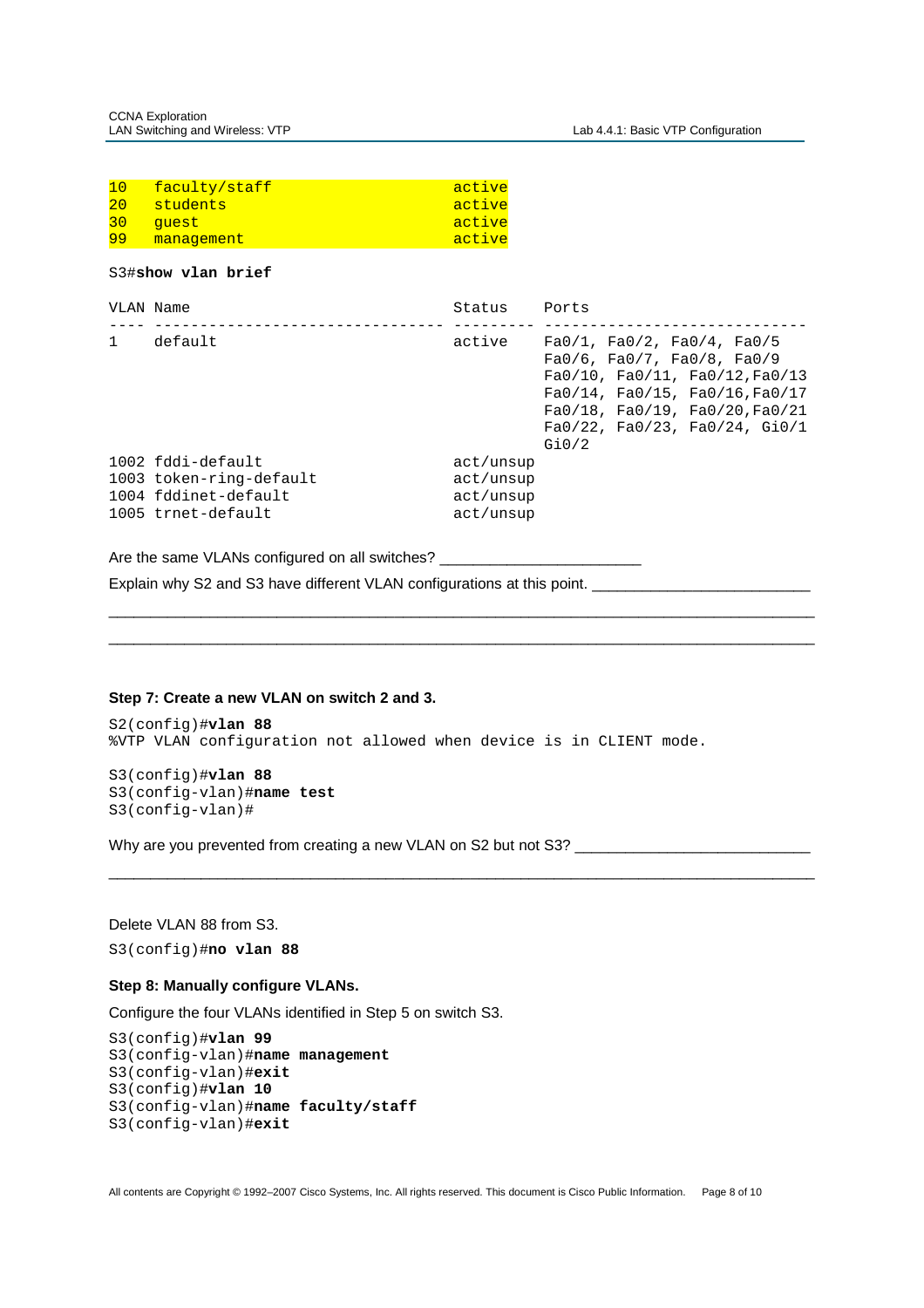```
S3(config)#vlan 20 
S3(config-vlan)#name students
S3(config-vlan)#exit
S3(config)#vlan 30
S3(config-vlan)#name guest
S3(config-vlan)#exit
```
Here you see one of the advantages of VTP. Manual configuration is tedious and error prone, and any error introduced here could prevent intra-VLAN communication. In addition, these types of errors can be difficult to troubleshoot.

**Step 9: Configure the management interface address on all three switches.** 

```
S1(config)#interface vlan 99
S1(config-if)#ip address 172.17.99.11 255.255.255.0 
S1(config-if)#no shutdown
S2(config)#interface vlan 99
S2(config-if)#ip address 172.17.99.12 255.255.255.0 
S2(config-if)#no shutdown
S3(config)#interface vlan 99
S3(config-if)#ip address 172.17.99.13 255.255.255.0 
S3(config-if)#no shutdown
```
Verify that the switches are correctly configured by pinging between them. From S1, ping the management interface on S2 and S3. From S2, ping the management interface on S3.

Were the pings successful?

If not, troubleshoot the switch configurations and try again.

### **Step 10: Assign switch ports to VLANs.**

Refer to the port assignment table at the beginning of the lab to assign ports to the VLANs. Use the **interface range** command to simplify this task. Port assignments are not configured through VTP. Port assignments must be configured on each switch manually or dynamically using a VMPS server. The commands are shown for S3 only, but both S2 and S1 switches should be similarly configured. Save the configuration when you are done.

```
S3(config)#interface range fa0/6-10
S3(config-if-range)#switchport access vlan 30
S3(config-if-range)#interface range fa0/11-17
S3(config-if-range)#switchport access vlan 10
S3(config-if-range)#interface range fa0/18-24
S3(config-if-range)#switchport access vlan 20
S3(config-if-range)#end
S3#copy running-config startup-config
Destination filename [startup-config]? [enter] 
Building configuration... 
[OK]
S3#
```
### **Task 5: Configure VTP Pruning on the Switches**

VTP pruning allows a VTP server to suppress IP broadcast traffic for specific VLANs to switches that do not have any ports in that VLAN. By default, all unknown unicasts and broadcasts in a VLAN are flooded over the entire VLAN. All switches in the network receive all broadcasts, even in situations in which few users are connected in that VLAN. VTP pruning is used to eliminate or prune this unnecessary traffic.